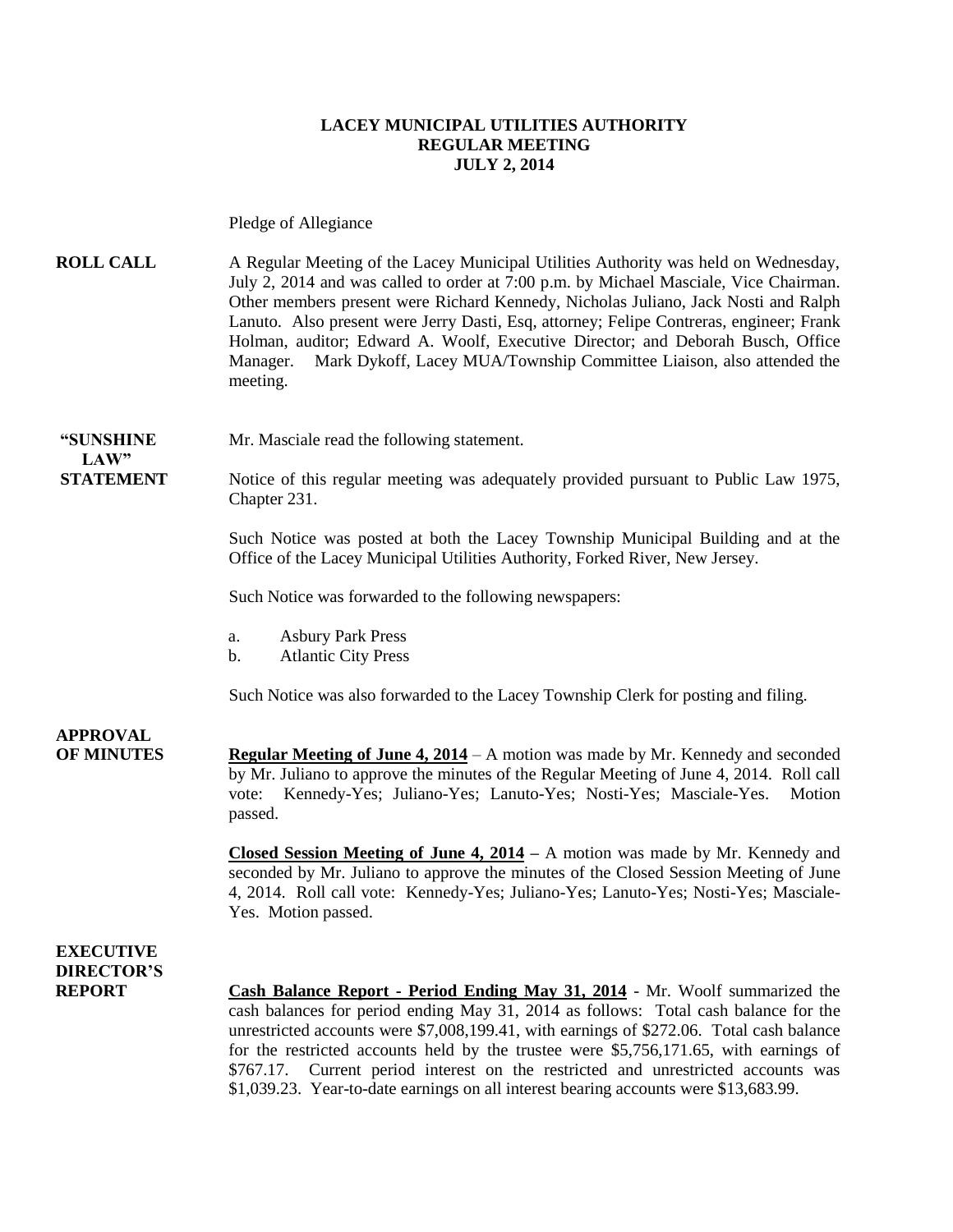**Resolution 2014-36 – Award Contract for CI-1 Pump Station – Hydraulic Comminutor** – On recommendation by the executive director, a motion was made by Mr. Nosti and seconded by Mr. Kennedy to adopt *Resolution 2014-36, Resolution of the Lacey Municipal Utilities Authority, County of Ocean, State of New Jersey, Awarding Contract for the CI-1 Pump Station Hydraulic Comminutor to Derstine Company, LLC.*  in the amount of \$65,500.00.Roll call vote: Nosti-Yes; Kennedy-Yes; Lanuto-Yes; Juliano-Yes; Masciale-Yes. Motion passed.

# **BUSINESS**

**REPORT** The business report was submitted for review.

**ENGINEER'S**

**REPORT Water Treatment Plant No. 1 Upgrades** – Mr. Contreras stated the Bureau of Safe Drinking Water Permit to operate Well No. 7 and WTP was submitted. His office is currently working with NJDEP Bureau of Construction and Well Permitting to secure the permit to operate. Well sampling by the State was conducted May  $5<sup>th</sup>$ , NJDEP to return to site to complete a second sampling (verification samples). Line verification with JCP&L is complete, and all trees have been removed. Well redesignation was completed and additional information was submitted. He expects to receive a letter to operate Well 7 and the Water Treatment Plant within two weeks.

> **Meter Installation** – Mr. Contreras will be meeting with Mr. Woolf to discuss the meters that were damaged by the storm.

## **ATTORNEY'S**

**REPORT Well No. 8** - Mr. Dasti stated he communicated with the Chairman regarding issues concerning payments due to/from the Township. Mr. Dykoff stated this issue has been resolved.

**Personnel Issues** - Mr. Dasti stated the personnel matter has been resolved.

**Meters, Touch Pads** – Mr. Dasti stated his office reviewed the bid documents and recommended this contract be awarded to the lowest bidder.

**CI-1 Pump Station Hydraulic Comminutor** – Mr. Dasti stated his office reviewed bid documents by the lowest bidder and prepared a Resolution for consideration by the Commissioners.

## **AUDITOR'S**

**REPORT Status Report – Month Ending May 31, 2014 –** Mr. Holman reported user charges for both water and sewer resulted in an unfavorable variance for the month. Interest income had an unfavorable variance due to investments not performing as well as expected. Connection fees had a favorable variance on both water and sewer.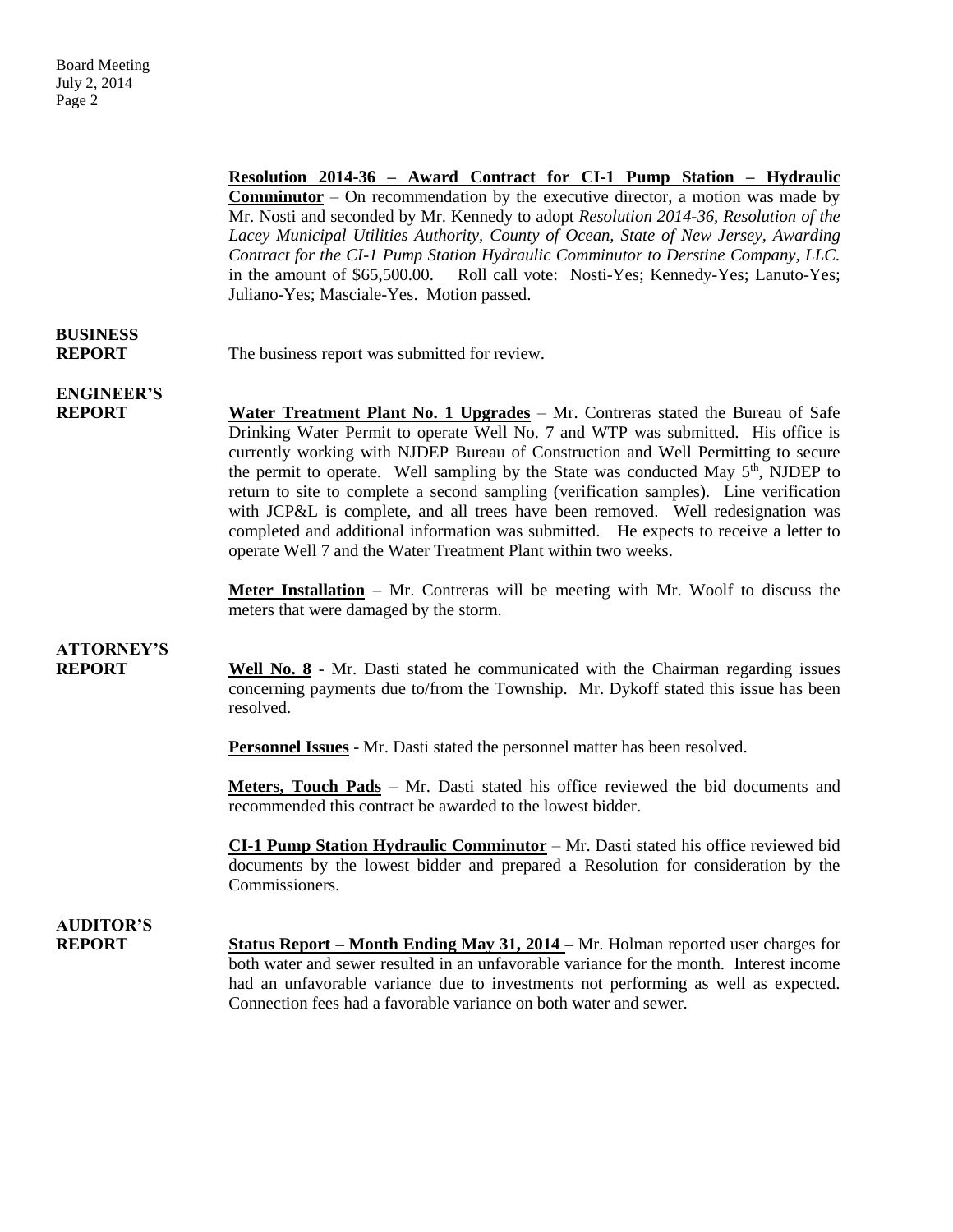Board Meeting July 2, 2014 Page 3

#### **CORRESPONDENCE**

**Georgetown Village, Inc.** – Requesting relief of utility bill, due to unexplained high water usage. Based upon the available information, a waiver of a portion of the charges could not be supported.

**Virginia Clemens, Parkers Point** – Requesting relief of utility bill, due to leaking toilet. Based upon the available information, a waiver of a portion of the charges could not be supported.

**Karen Matthews-Castillo, Laurel Blvd** – Requesting relief of utility bill, due to leaking toilet. Based upon the available information, a waiver of a portion of the charges could not be supported.

**Douglas Baron, Stephanie Court** – Requesting relief of utility bill, due to leaking water meter. Since the water that leaked did not go into the sewer system, a motion was made by Mr. Kennedy and seconded by Mr. Nosti to grant a credit adjustment on the sewer charges in the amount of \$89.40 (24,000 gallons). Roll call vote: Kennedy-Yes; Nosti-Yes; Lanuto-Yes; Juliano-Yes; Masciale-Yes. Motion passed.

**Carmella Cesareo, Easy Street** – Requesting relief of utility bill, due to broken pipe. Since the water that leaked did not go into the sewer system, a motion was made by Mr. Kennedy and seconded by Mr. Nosti to grant a credit adjustment on the sewer charges in the amount of \$240.30 (44,000 gallons). Roll call vote: Kennedy-Yes; Nosti-Yes; Lanuto-Yes; Juliano-Yes; Masciale-Yes. Motion passed.

**OLD**

**BUSINESS Resolution 2014-37 – Memorialize Action Taken on June 4, 2014 – Purchase Three (3) Ford F-250 Pick-Up Trucks** – Secretary Kennedy executed Resolution 2014-37 memorializing action taken on June 4, 2014, authorizing purchase of three (3) Ford F-250 Pick-up trucks.

> **Resolution 2014-38 – Memorialize Action Taken on June 4, 2014 – Appointing Troy Burton to position of Operations Supervisor** – Secretary Kennedy executed Resolution 2014-38 memorializing action taken on June 4, 2014, appointing Troy Burton to position of Operations Supervisor.

> **Resolution 2014-39 – Memorialize Action Taken on June 4, 2014 – Authorizing Salary Increase for Edward Woolf** – Secretary Kennedy executed Resolution 2014-39 memorializing action taken on June 4, 2014, authorizing salary increase for Edward Woolf.

> **Resolution 2014-40 – Memorialize Action Taken on June 4, 2014 – Authorizing Re-Assignment for James Doeren** – Secretary Kennedy executed Resolution 2014-40 memorializing action taken on June 4, 2014, authorizing re-assignment for James Doeren.

**NEW** 

**BUSINESS** There was no new business to discuss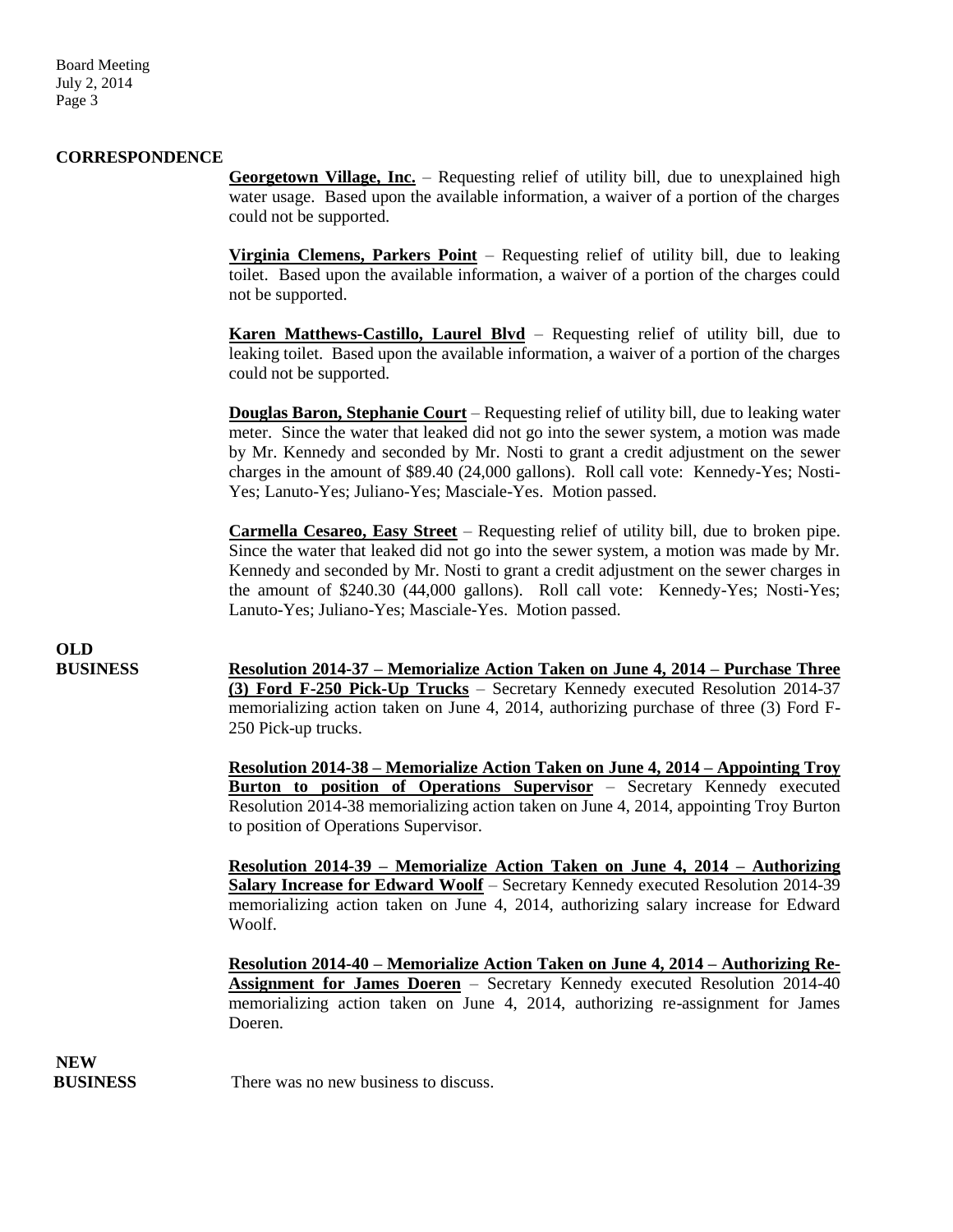### **PUBLIC BUSINESS/**

**COMMENT Patrick Rawlins, Beach Bld**. – Mr. Rawlins stated he is disturbed that his name is not included on the "Correspondence" portion of the Agenda. He stated he submitted a letter dated June  $8<sup>th</sup>$  to the Commissioner requesting answers to his concerns on his utility bill. Mr. Masciale explained that Mr. Woolf sent him a letter dated June  $27<sup>th</sup>$  addressing his concerns. Additionally, his concerns were addressed when he attended the June 4<sup>th</sup> Board meeting. Mr. Dasti recommended Mr. Rawlin's meet with Mr. Woolf tomorrow at 10:00 a.m. to discuss his concerns in detail.

# **PAYMENT OF**

**VOUCHERS** WHEREAS, the members of the Lacey Municipal Utilities Authority carefully examined all vouchers presented for payment of claims;

> **NOW, THEREFORE, BE IT RESOLVED** by the Lacey Municipal Utilities Authority that:

> 1. Said vouchers in the sum of \$321,756.19 be same are hereby approved to be paid.

2. Said vouchers are listed on the attached computer check register.

A motion was made by Mr. Kennedy and seconded by Mr. Nosti to adopt the above resolution. Roll call vote: Kennedy-Yes; Nosti-Yes; Lanuto-Yes; Juliano-Yes, but abstains on Eastern Warehouse Distributors; Masciale-Yes. Motion passed.

**CLOSED** 

#### **SESSION RESOLUTION**

**WHEREAS,** Section 8 of the Open Public Meetings Act, Chapter 231, Public Law 1975 permits the exclusion of the public from a meeting in certain circumstances;

**WHEREAS**, this public body is of the opinion that such circumstances presently exist.

**NOW, THEREFORE, BE IT RESOLVED** by the Lacey Municipal Utilities Authority, County of Ocean and State of New Jersey as follows:

1. The public shall be excluded from discussion of action upon the hereinafter specified subject matters.

2. The general nature of this closed session concerns personnel matters.

3. It is anticipated at this time that the above-stated matters will be made public once these matters have been resolved.

4. This resolution shall take effect immediately.

A motion was made by Mr. Kennedy and seconded by Mr. Lanuto to adopt the above resolution. Roll call vote: Unanimously approved.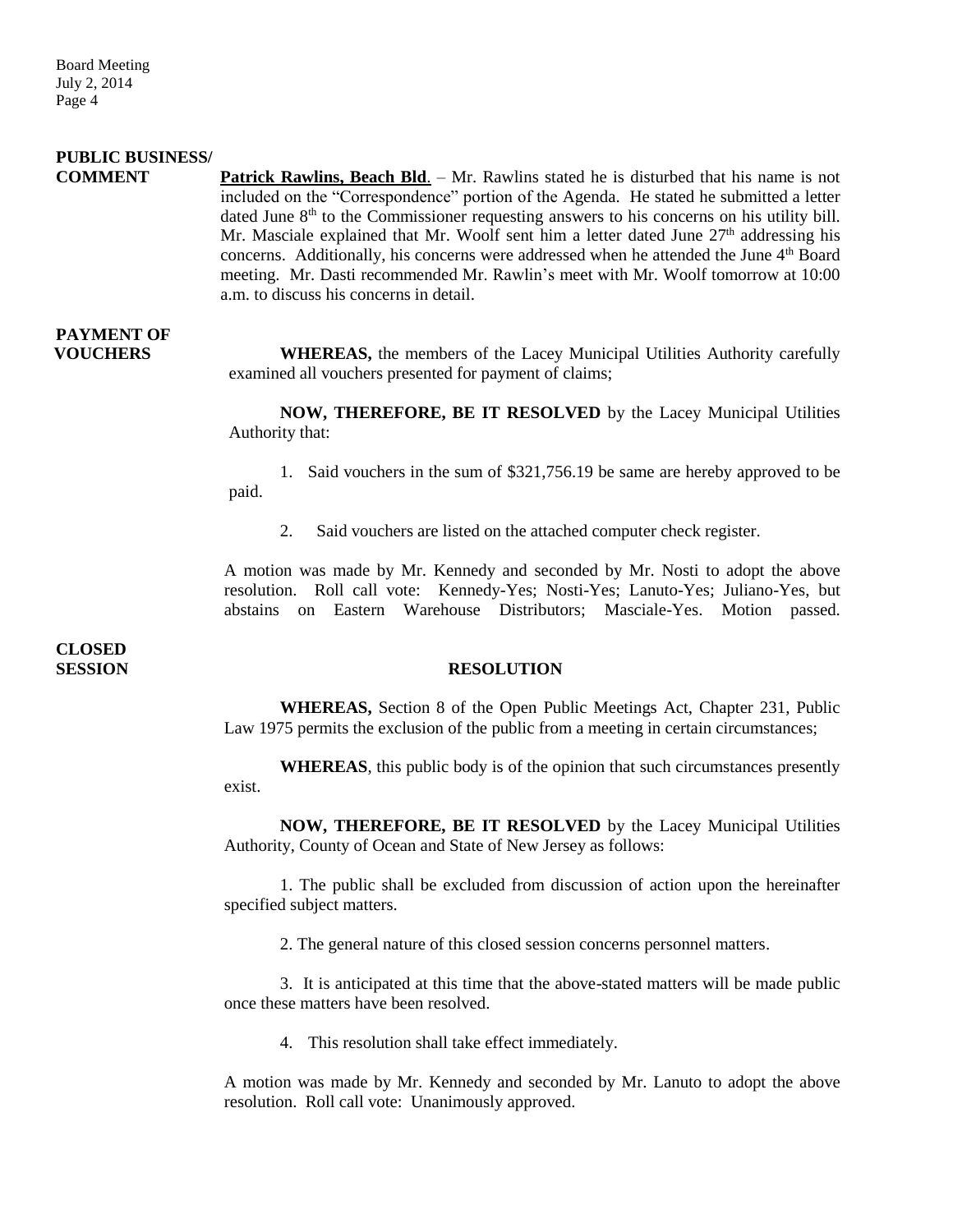Board Meeting July 2, 2014 Page 5

Separate minutes were kept on the above closed session.

## **RE-OPEN**

**MEETING** A motion was made and seconded to return to open session. Motion unanimously carried.

### **OTHER**

**BUSINESS Melissa Verge** – A motion was made by Mr. Nosti and seconded by Mr. Kennedy appointing Melissa Verge to a full time account clerk position at a yearly salary of \$33,309.00, effective July 3, 2014. Roll call vote: Nosti-Yes; Kennedy-Yes; Lanuto-Yes; Juliano-Yes; Masciale-Yes. Motion passed.

**ADJOURNMENT** There being no further business to discuss, the meeting was adjourned at 7:50 p.m.

Respectfully submitted,

Michele Kennedy Executive Secretary